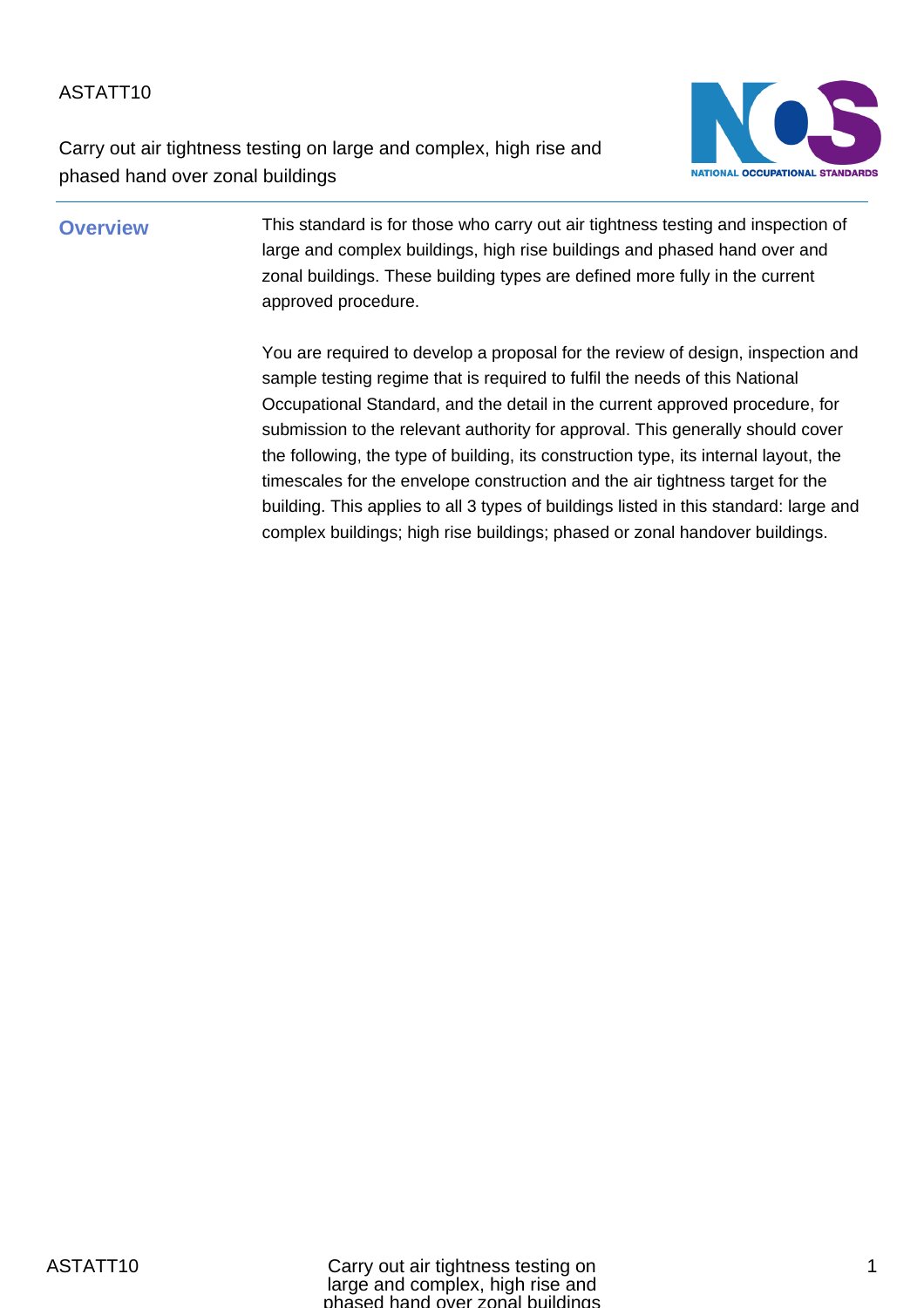Carry out air tightness testing on large and complex, high rise and phased hand over zonal buildings



#### **Performance criteria**

## You must be able to: **Identify special requirements for large and complex buildings, high rise and phased handover / zonal buildings**

P1 determine why the building is either large and complex, high rise or zonal and phased hand over.

P2 obtain acceptance from the approving body for the building that a whole building single air test is not practical and that the proposed route meets the regulatory requirements

P3 interrogate large scale drawings supplied to understand the areas that should and can be tested of all these types of buildings to cover different air line elements, floors or levels needed, joints and interfaces of various elements P4 identify obtain and review relevant detail 1:5 / 1-10 scale drawings showing the air line seals and interfaces of the building

P5 set out a timetable of inspection from the supplied information to ensure that all elements will be inspected during the build and as completed P6 produce site inspection reports that highlight all the air tightness details seen, commenting on the satisfactory and non-satisfactory elements

P7 identify the sample areas to be air tested and get agreement on them from all parties (floors or areas) as set out in the relevant section of the current approved standard

P8 maintain an accurate list of comments that require action and a record of any action taken to clear an issue with supporting evidence

P9 compile a summary report and sign off letter showing clearly stating the reasons and evidence that the building complies with the air tightness specification for the building

P10 identify health and safety and specific fire safety requirements when conducting air tightness tests on large and complex, high rise and zonal buildings

P11 identify the additional requirements on the contractor of providing temporary seals to internal areas of the building to prevent air leakage into them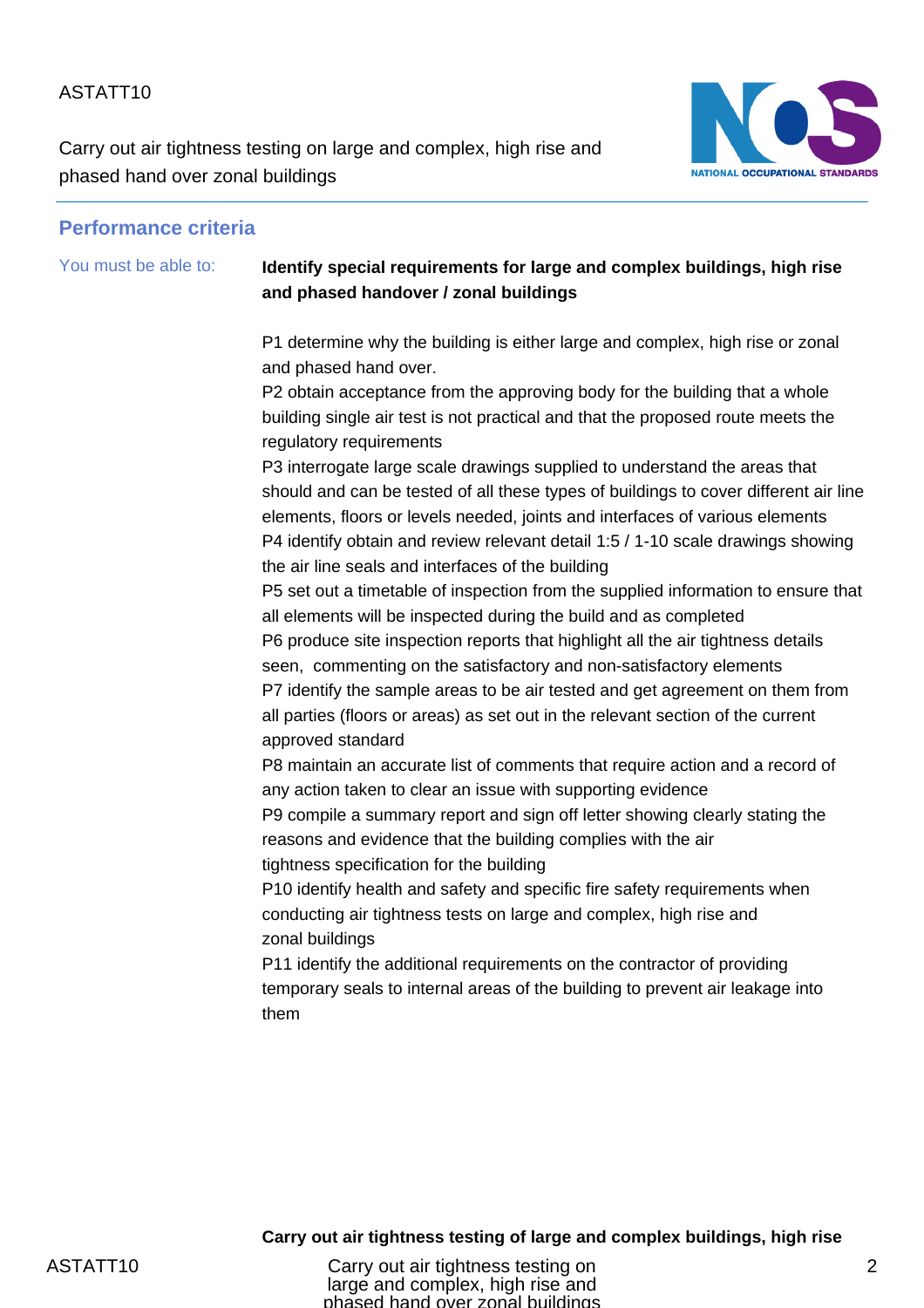Carry out air tightness testing on large and complex, high rise and phased hand over zonal buildings



#### **and phased handover / zonal buildings**

P12 establish the envelope area/volume of the sample space to be tested P13 ensure that the calibration of all air testing equipment has not expired and that it is fully operational prior to arriving on site P14 establish the ventilation systems in use and requirements for temporary sealing P15 establish the number and location of internal openings and fans to create equalisation of air pressure P16 ensure that all relevant external windows and doors remain closed for the duration of the test P17 check and list temporary seals P18 check and record building details P19 check and record meteorological conditions including barometric pressure and temperatures P20 record pre-test information P21 conduct pre-test checks P22 carry out the testing process following relevant test Standard P23 ensure that all temporary seals remain in place and external doors have remained closed for the duration of the test P24 gather and record test data P25 validate and assess test data against pre-test checks P26 gather and record post-test information P27 confirm that all building test preparation conditions have remained stable during the test P28 ensure that test data are accurately recorded P29 with reference to the test strategy compare the result of the test with the target air permeability as defined in the associated energy calculation at a test pressure of 50 Pascals to determine a pass or fail P30 remove all temporary seals, if any, and return the building to its previous state P31 remove or safely dispose of all waste P32 take all equipment supplied for the test away from the site P33 arrange re-tests where appropriate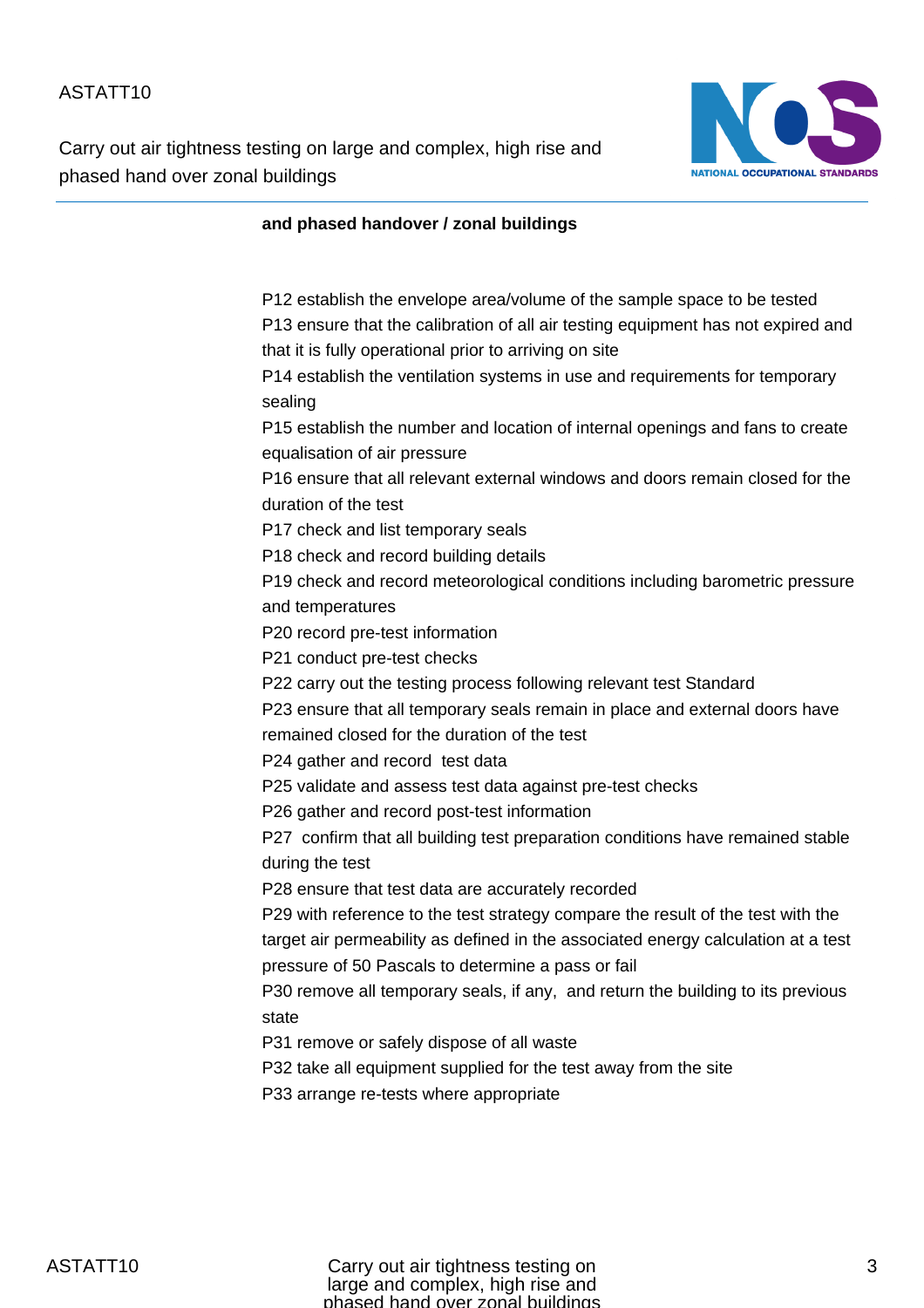Carry out air tightness testing on large and complex, high rise and phased hand over zonal buildings



# **Knowledge and understanding**

You need to know and understand:

### **Identify special requirements for air tightness testing of non-simple buildings**

K1 the relevant and current test Standards and regulations to be applied K2 how to identify which components of the building require/are amenable to separate pressurisation tests

K3 the criteria for establishing how a building can be divided into separate selfcontained compartments to allow valid air tightness testing

K4 the specific regulatory requirements for the air tightness testing of multistorey buildings based on area, number of storeys and number of stairwells K5 the health, safety and specific fire safety requirements to be complied with when compartmentalising buildings for air tightness testing

K6 how to compartmentalise buildings into discrete envelopes to achieve measurable areas of equal pressure

K7 how to minimise air pressure loss through stairwells

K8 how to calculate envelope areas for separate components of multi-storey or large buildings

K9 the impact of differences in area footprint/cross-sectional area of different parts/floors of buildings and how they are measured and factored into the testing procedure

K10 the appropriate types and numbers of fans to achieve required air pressure stabilisation in separate compartments of a building

K11 sample testing procedures for different floors of multi-storey building to achieve an accurate assessment of the airflow rates and air permeability of the whole building

K12 how to identify a representative sample of the building envelope area to conduct air tightness testing

K13 how to construct temporary screen to isolate test zones to ensure that they act as air barriers during testing

K14 how to ensure that the calibration of all air testing equipment has not expired and that it is fully operational prior to arriving on site

K15 how to use relevant instrumentation

K16 how to measure and record all outside and inside temperatures

K17 understand the effects of the various corrections required in the relevant test Standard

K18 limiting factors to be taken into account when evaluating results

K19 the required measurements and tolerances as defined in the relevant test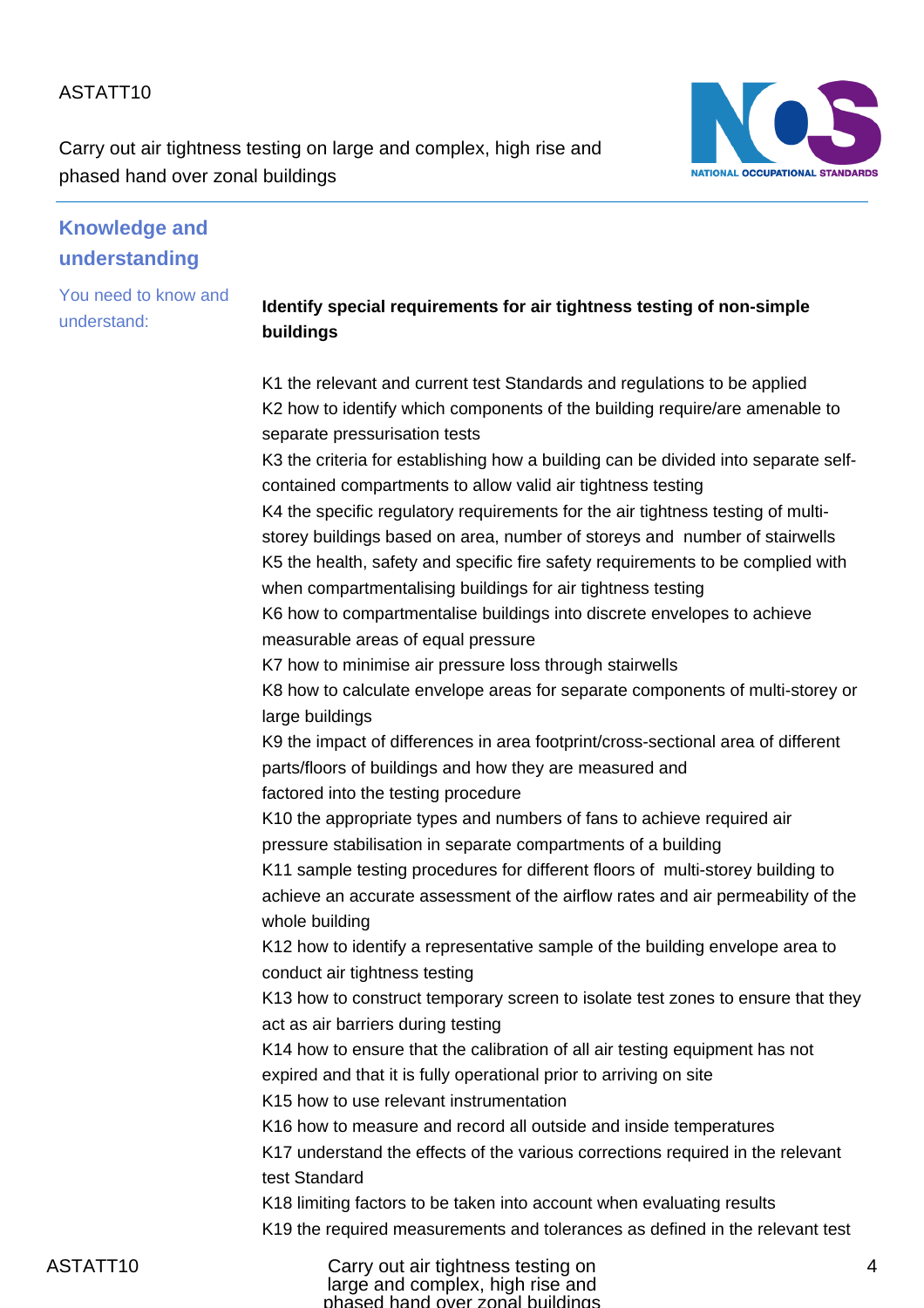Carry out air tightness testing on large and complex, high rise and phased hand over zonal buildings



#### **Standard**

K20 ways of calculating Equivalent Leakage Areas K21 requirements for the calibration of equipment and calibration periods in accordance with traceable Standards, by UKAS accredited organisations K22 how to identify all results outside accepted tolerances and their effect on test results and reporting K23 the relationship between air flow rate measurements and the required range of fan flows K24 the technical requirements of the test Standard in relation to pressure measurement K25 how to ensure stabilisation of induced pressures throughout the building envelope K26 the importance of recording the average of positive and negative values over minimum periods of 30 seconds and the average of all values over 30 second periods K27 positive, negative and average values tolerance which prevent a valid test from being undertaken and how to explain this to the client K28 how to qualify results where static pressures before or after the test are in excess of plus or minus 5 Pascals K29 how to complete all data sheets accurately with the required results to permit the production of a test report K30 how to calculate the total airflow required to achieve a pressure differentiation of 50 Pascals for the required air tightness target identified within the energy calculations for the building K31 how to establish the test result K32 procedures for the safe removal of all temporary seals and returning the building to its previous state K33 procedures for the safe removal and disposal of waste materials K34 equipment checks required to ensure that all supplied equipment has been collected from site K35 the importance of following site sign out procedures and/or making appropriate people aware that you have completed the test and are leaving the site K36 methods for identifying air leakage paths such as smoke pens K37 how to handle re-tests